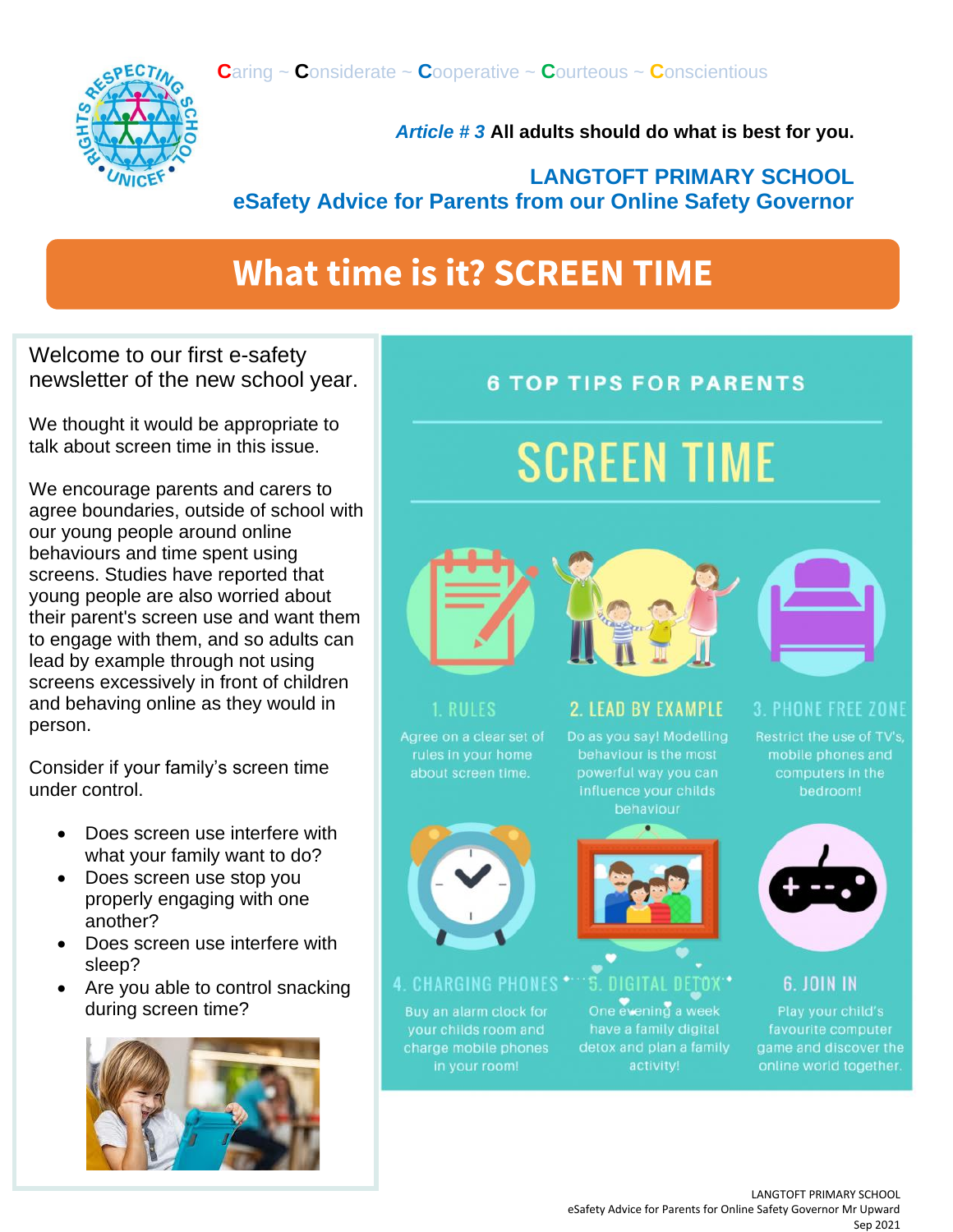# **SCREENTIME & KIDS**

How media use affects our children's brains and whether educational apps are of much benefit.

#### **THE "FLYNN EFFECT"**

Children today *are* smarter than we were at their age. Named after Professor James Flynn, who discovered that from the 1930s onwards, there have been substantial gains in IQ scores in many parts of the world.

"The brain is like a muscle and there is no doubt that it will respond to stimulation."

### **INTERNET USE appears to boost brain function.**

#### **SOME SCREEN TIME ISN'TGOING TO HURT**

In a world where screen use and technology is so pervasive, time of use is less important. The more pertinent question is: what's more important developmentally for the child, and is thechild getting that?



#### **VIDEO GAMES ARE NOT ALWAYS BAD**

They induce structural brain plasticity and improve our performance on attention demanding and perceptual tasks.



#### **GENERAL MEDIA USE VS EDUCATIONAL APPS**

It's not so much the exposure to a device but what you do with it, and the content you expose your child to (such as programs that are specifically designed for education), that makes a difference to their brain stimulation and development.

#### **WORD OF CAUTION**

While wonderful, devices *can also* cause some children to become overly dependent on them. If you find your child is overdependent on their devices take sensible actions.

## **THE BOTTOM LINE**

**SCREEN USE CAN NEVER REPLACE IMPORTANT PARENT-CHILD INTERACTIONS** "not all the time, but kids need physical play time as well as your time"

Devices still cannot give a child something which is stimulating them in a way beyond an activity like reading with their parent. We are interpersonal beings, and our information comes from our interactions with other people. The parent-child exchange that goes on with shared activities cannot be replicated artificially with a device.